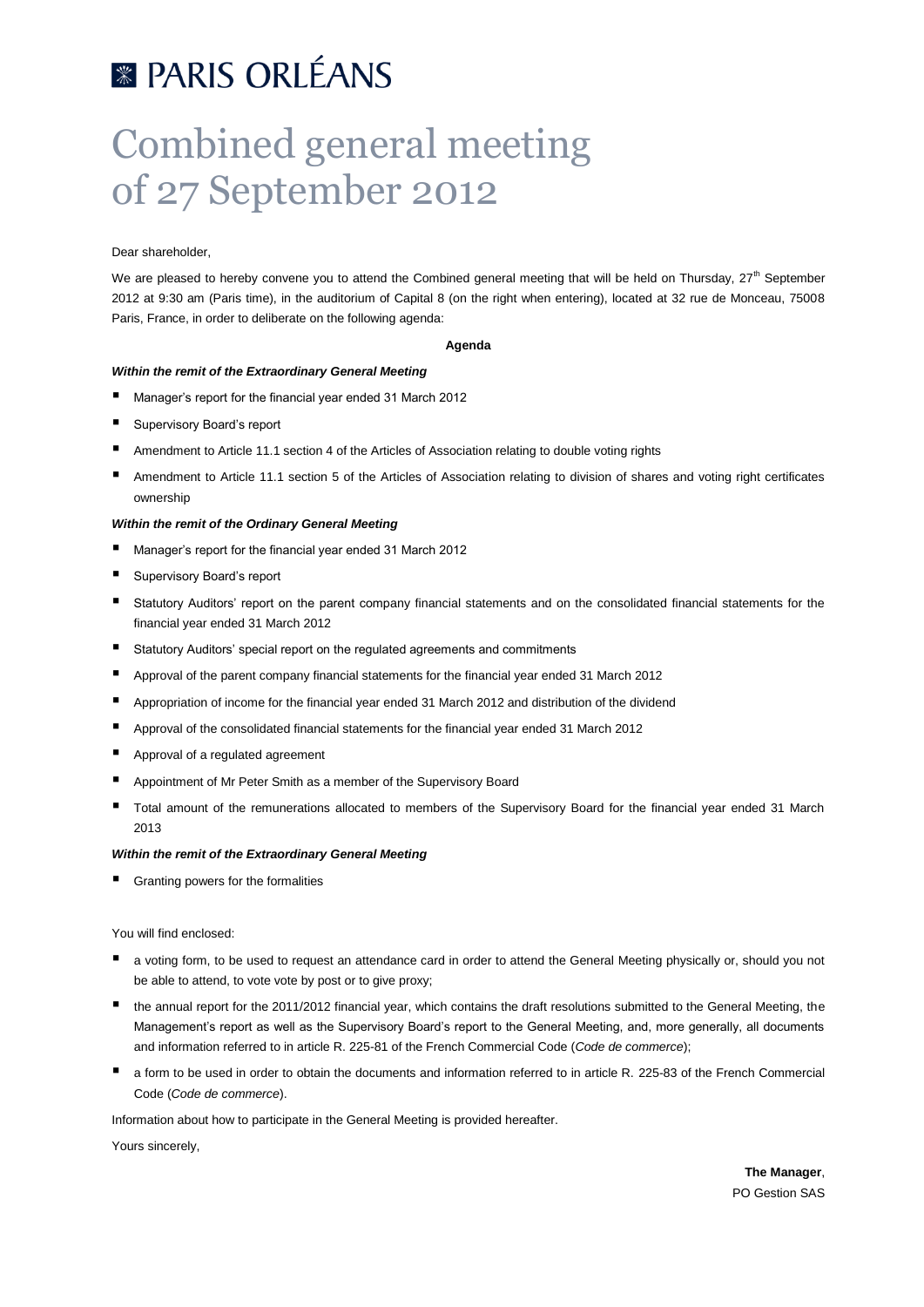#### **Information about how to participate in the General Meeting**

#### *Formalities to be completed in advance in order to participate in the General Meeting*

All shareholders and bearers of voting right certificates may take part in the General Meeting by attending the Meeting in person, appointing a proxy of their choosing to represent them or voting by post.

In accordance with Article R. 225-85 of the French Commercial Code (*Code de Commerce*), in order to be able to take part in the General Meeting, shareholders must prove that their shares have been registered in an account in their name or in the name of a validly registered intermediary by 00:00 (Paris time) three working days before the General Meeting, in a registered share account held for the Company by its agent, Société Générale Securities Services, or in a bearer share account held by an accredited banking or financial intermediary.

As the General Meeting is due to be held on 27 September 2012, shares must have been registered in an account, as specified above, by 00:00 (Paris time) on 24 September 2012.

#### *Holders of registered shares*

Holders of registered shares need only register their shares in a registered share account, as specified above, to be able to take part in the General Meeting. Société Générale Securities Services will therefore issue proof that they are shareholders.

#### *Holders of bearer shares*

Proof that the shares have been registered in a bearer share account, as specified above, must be provided in the form of a certificate of share ownership (*attestation de participation*) issued by the accredited banking or financial intermediary that holds their share account and attached to the voting form or request for an attendance card (*carte d'admission*) prepared in their name or on their behalf if represented by a registered intermediary. The accredited banking or financial intermediary that holds the share account will therefore be responsible for issuing proof that they are shareholders and producing a certificate of share ownership, as specified above, to the General Meeting coordinator (*centralisateur*) (Société Générale Securities Services). Holders of bearer shares who wish to attend the General Meeting in person but who have not received their attendance card by 00:00 (Paris time) three working days before the General Meeting must ask the banking or financial intermediary that holds their share account to issue them with a certificate of share ownership. This will enable them to prove their capacity as shareholders on the day of the General Meeting.

#### *Coordinator of the General Meeting*

The General Meeting is being coordinated by Société Générale Securities Services, Service des Assemblées, BP 81236, 32 Rue du Champ de Tir, 44312 Nantes Cedex 03.

#### *Ways to participate in the General Meeting*

*Shareholders and bearers of voting right certificates who wish to attend the General Meeting in person*

Shareholders who wish to attend the General Meeting in person must request an attendance card as specified below.

- **Holders of registered shares** must request an attendance card from the General Meeting coordinator (Société Générale Securities Services) using the voting form sent to them; alternatively, they may obtain an attendance card on the day of the General Meeting by going directly to the relevant desk and producing a form of identification.
- **Holders of bearer shares** must ask the banking or financial intermediary that holds their share account to send them an attendance card, using (if possible) the designated voting form (see *'Availability of voting forms'* below). Holders of bearer shares who wish to attend the General Meeting in person but who have not received their attendance card by 00:00 (Paris time) three working days before the General Meeting must ask the banking or financial intermediary that holds their share account to issue a certificate of share ownership. This will enable them to prove their capacity as shareholders on the day of the General Meeting.

## *Shareholders and bearers of voting right certificates who wish to vote by post*

Shareholders who wish to vote by post should act as follows:

 **holders of registered shares** must complete and sign the voting form sent to them and return it to the General Meeting coordinator; and

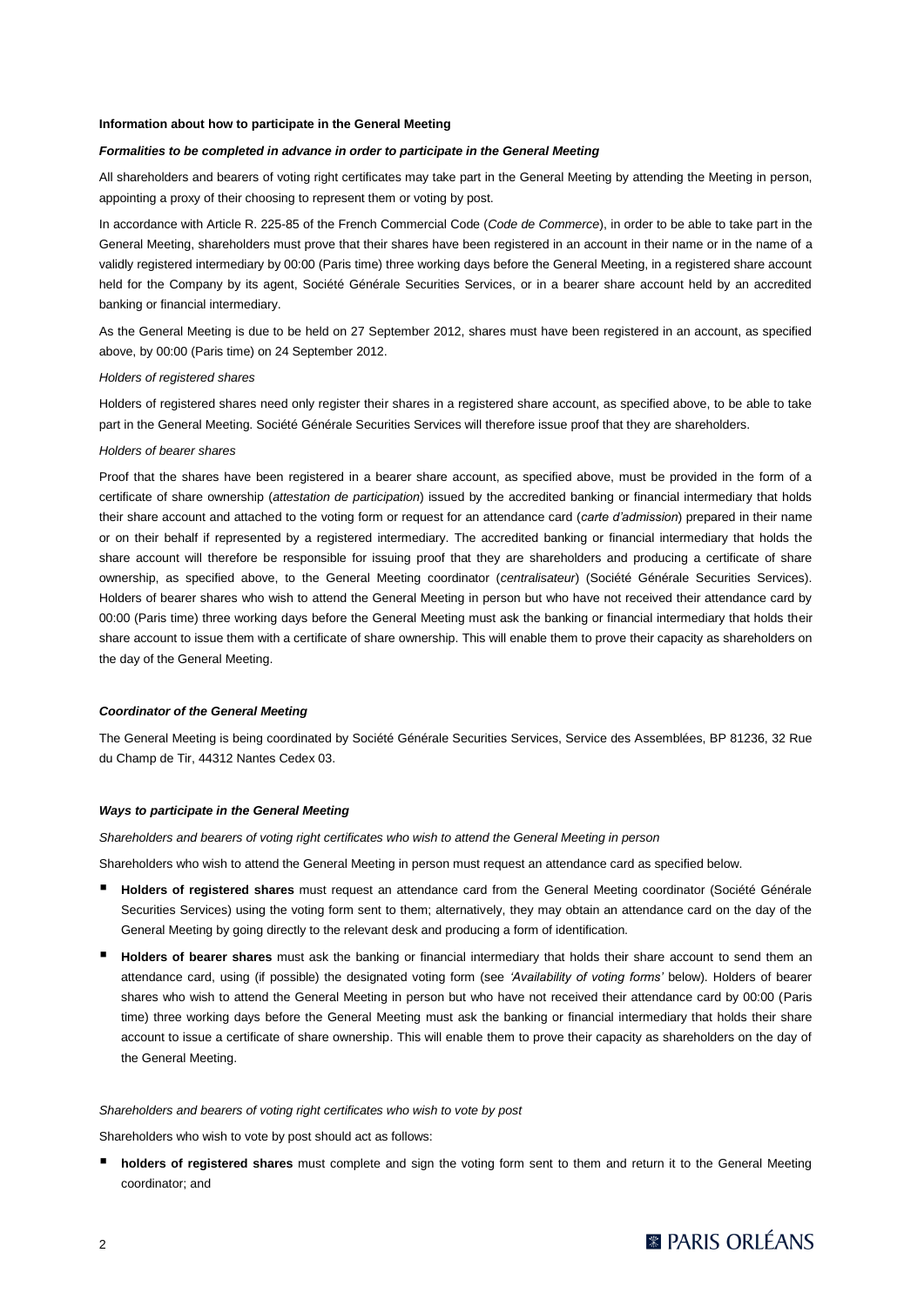**holders of bearer shares** must obtain a voting form (see *'Availability of voting forms'* below). They must complete and sign the voting form and return it to the General Meeting coordinator via the banking or financial intermediary that holds their share account, along with the certificate of share ownership referred to above.

Voting forms will only be taken into consideration if received by the Company or the General Meeting coordinator by 24 September 2012 at the latest.

#### *Shareholders and bearers of voting right certificates who wish to vote by proxy*

Shareholders who wish to vote by proxy may give a proxy form to:

- another shareholder, their spouse or civil partner or any other natural or legal person of their choosing; or
- the Chairman of the General Meeting; in this case, the Chairman will exercise the voting rights attached to their shares by voting 'for' all resolutions presented or approved by the Management and 'against' all other resolutions (at the date of this prior notice, the Management has approved all of the resolutions).

In all cases, proxy votes are subject to applicable law and regulations, particularly the provisions of Article L. 225-106 (I) of the French Commercial Code (*Code de commerce*).

Shareholders may appoint a proxy as follows:

- holders of registered shares must complete and sign the voting form sent to them and return it to the General Meeting coordinator;
- holders of bearer shares must obtain a voting form (see *'Availability of voting forms'* below). They must complete and sign the voting form and return it to the General Meeting coordinator via the banking or financial intermediary that holds their share account, along with the certificate of share ownership referred to above.

Voting forms will only be taken into consideration if received by the Company or the General Meeting coordinator by 24 September 2012 at the latest.

In accordance with Article R. 225-79 of the French Commercial Code (*Code de commerce*), shareholders who wish to appoint a proxy may also give notice of the appointment or revocation of a proxy electronically, as specified below:

- holders of registered shares must send an email containing an electronic signature obtained from an accredited certification body in accordance with applicable law and regulations, to [investors@paris-orleans.com.](mailto:investors@paris-orleans.com) They must indicate their first name, surname and address, their Société Générale customer ID (where their shares are administered by the issuing company) or their customer ID with their accredited banking or financial intermediary (where their shares are administered by a third party) as well as the first name, surname and address of the proxy appointed or revoked;
- holders of bearer shares must send an email containing an electronic signature obtained from an accredited certification body in accordance with applicable law and regulations, to [investors@paris-orleans.com.](mailto:investors@paris-orleans.com) They must indicate their first name, surname and address, their full bank account details as well as the first name, surname and address of the proxy appointed or revoked, and ask the banking or financial intermediary that holds their share account to send written confirmation of the appointment or revocation of the proxy to the General Meeting coordinator.

Appointments and revocations of proxies made by email will only be taken into consideration if received and confirmed (where applicable) by the banking or financial intermediary account holder by 15:00 (Paris time) the day before the General Meeting.

# *Situation of shareholders following submission of their voting form or request for an attendance card*

Shareholders who have requested an attendance card, voted by post or appointed a proxy may not choose to take part in the General Meeting by any other means.

They may sell some or all of their shares. If a shareholder sells his shares before 00:00 (Paris time) three working days before the General Meeting, the Company will invalidate the postal vote, proxy form or attendance card (as the case may be) or modify it accordingly. To this end, banking or financial intermediaries that hold bearer share accounts must notify the General Meeting coordinator or the Company of the aforementioned sale and provide the latter with the necessary information. No sale or transaction effected after 00:00 (Paris time) three working days before the General Meeting will be notified by the said intermediaries or taken into consideration by the Company, notwithstanding any agreement to the contrary.